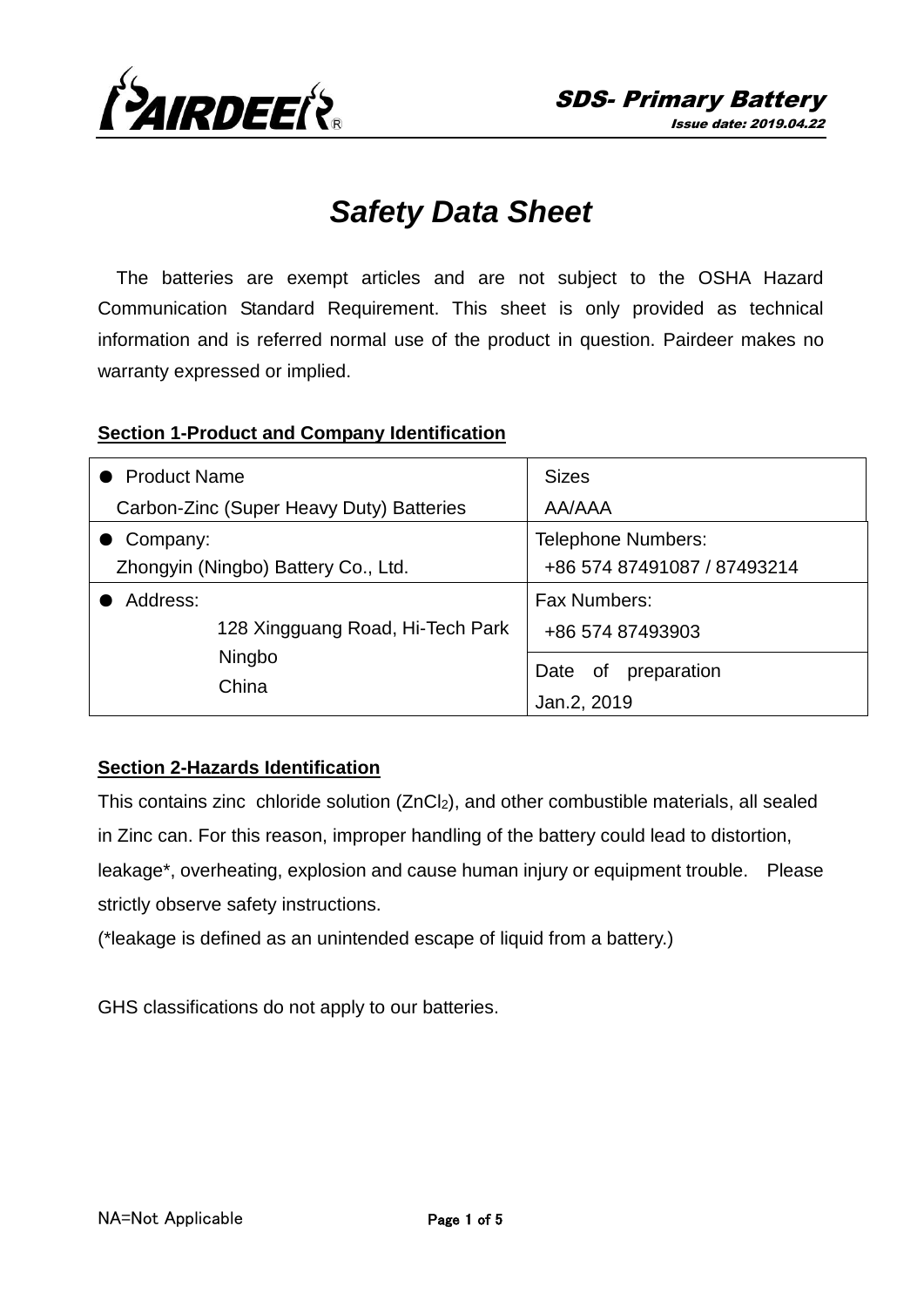

### **Section 3-Composition/Information on Ingredients**

| Ingredient                             | CAS#       | Approximate Content (wt%) |
|----------------------------------------|------------|---------------------------|
| Manganese Dioxide (MnO2)               | 1313-13-9  | 27.1                      |
| Zinc(Zn)                               | 7440-66-6  | 28.5                      |
| Water $(H2O)$                          | 7732-18-5  | 16.9                      |
| Zinc Chloride (ZnCl2)                  | 7646-85-7  | 7.2                       |
| Ammonium Chloride (NH <sub>4</sub> Cl) | 12125-02-9 | 1.3                       |
| Acetylene Black                        | 1333-86-4  | 4.9                       |
| Steel                                  | 7439-89-6  | 3                         |
| Carbon                                 | 7440-44-0  | 7.6                       |
| РE                                     | 9002-88-4  | 3.5                       |

#### **Section 4-First Aid Measures**

None unless internal materials exposure. If contents are leaked out, observe following instructions

| <b>Inhalation</b> | Fumes can cause respiratory irritation. Remove to fresh air and consult |
|-------------------|-------------------------------------------------------------------------|
|                   | a physician.                                                            |

- Skin Immediately flush skin with plenty of water. If itch or irritation by chemical burn persists, consult a physician.
- Eyes Immediately flush eye with plenty of water for at least 15 minutes. Consult a physician immediately

Ingestion If swallowing a battery, consult a physician immediately.

 If contents come into mouth, immediately rinse by plenty of water and consult a physician.

### **Section 5-Fire Fighting Measures**

In case of fire, it is permissible to use any class of extinguishing medium on these batteries or their packing material. Cool exterior of batteries if exposed to fire to prevent rupture.

Fire fighters should wear self-contained breathing apparatus.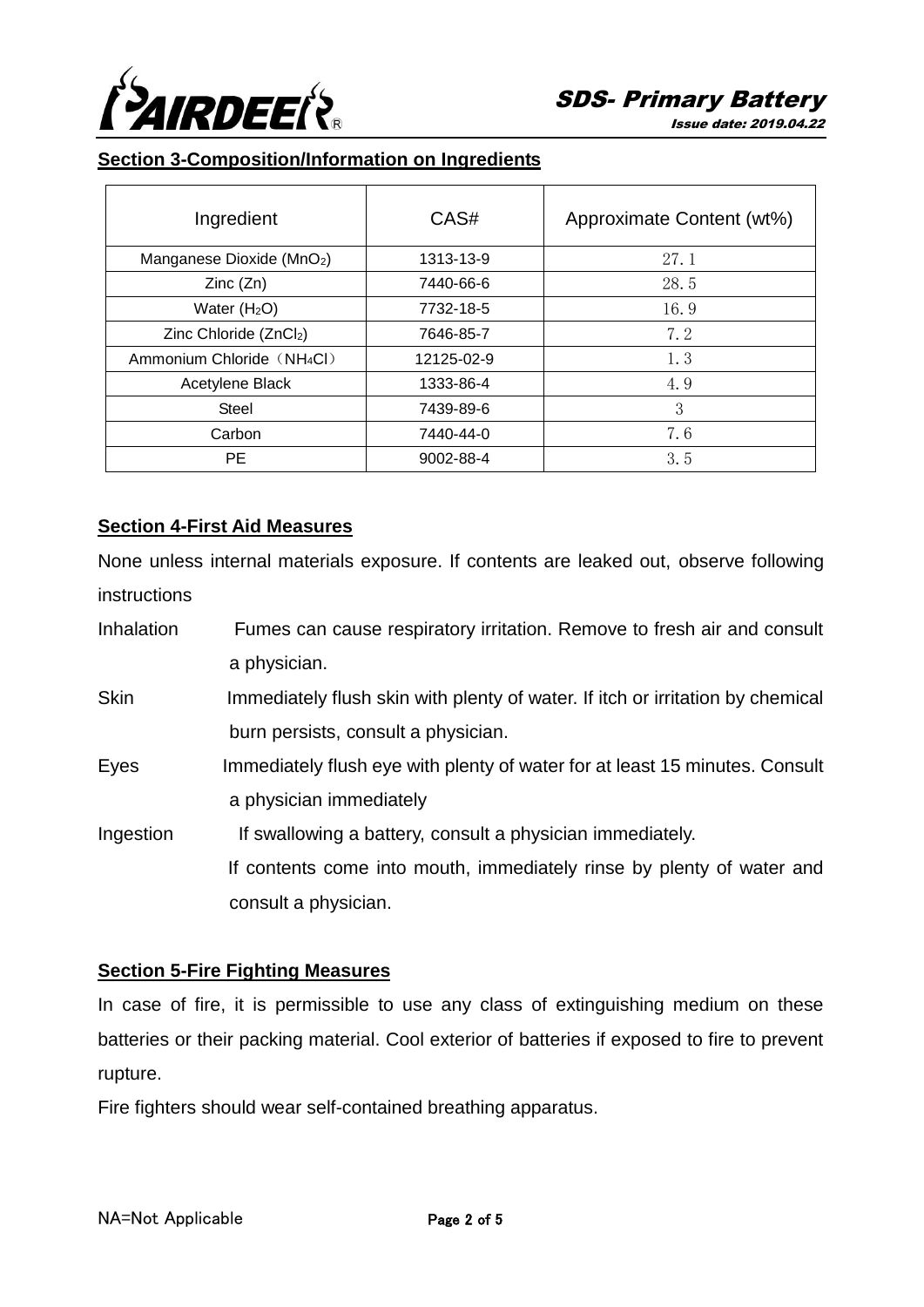

### **Section 6-Accidental Release Measures**

Steps to be taken in case material is released or spilled.

Batteries that are leakage should be handled with rubber gloves.

Avoid direct contact with electrolyte.

Wear protective clothing and a positive pressure Self-Contained Breathing Apparatus (SCBA).

## **Section 7-Handling and Storage**

1) Handling

Never swallow. Never charge. Never heat. Never expose to open flame. Never disassemble. Never reverse the positive and negative terminals when mounting. Never short-circuit the battery. Never weld the terminal or wire to the body of the battery directly. Never use different batteries together. Never touch the liquid leaked out of battery. Never bring fire close to battery liquid. Never keep in touch with battery.

2) Storage

Never store the battery in hot and high humid place.

### **Section 8-Exposure Controls, Personal Protection**

No engineering measure is necessary during normal use. If internal cell materials are leaked, the information in Section 4 & Section 6 will be useful.

### **Section 9-Physical/Chemical Characteristics**

Nominal Voltage: 1.5V

### **Section 10-Stability and Reactivity**

| Stability                                    | <b>Stable</b>  |
|----------------------------------------------|----------------|
| Hazardous polymerization                     | Will not occur |
| Condition to avoid                           | See section 7. |
| <b>Hazardous Decomposition or Byproducts</b> | Hydrogen       |

## **Section 11-Toxicological Information** NA

**Section 12-Ecological Information** NA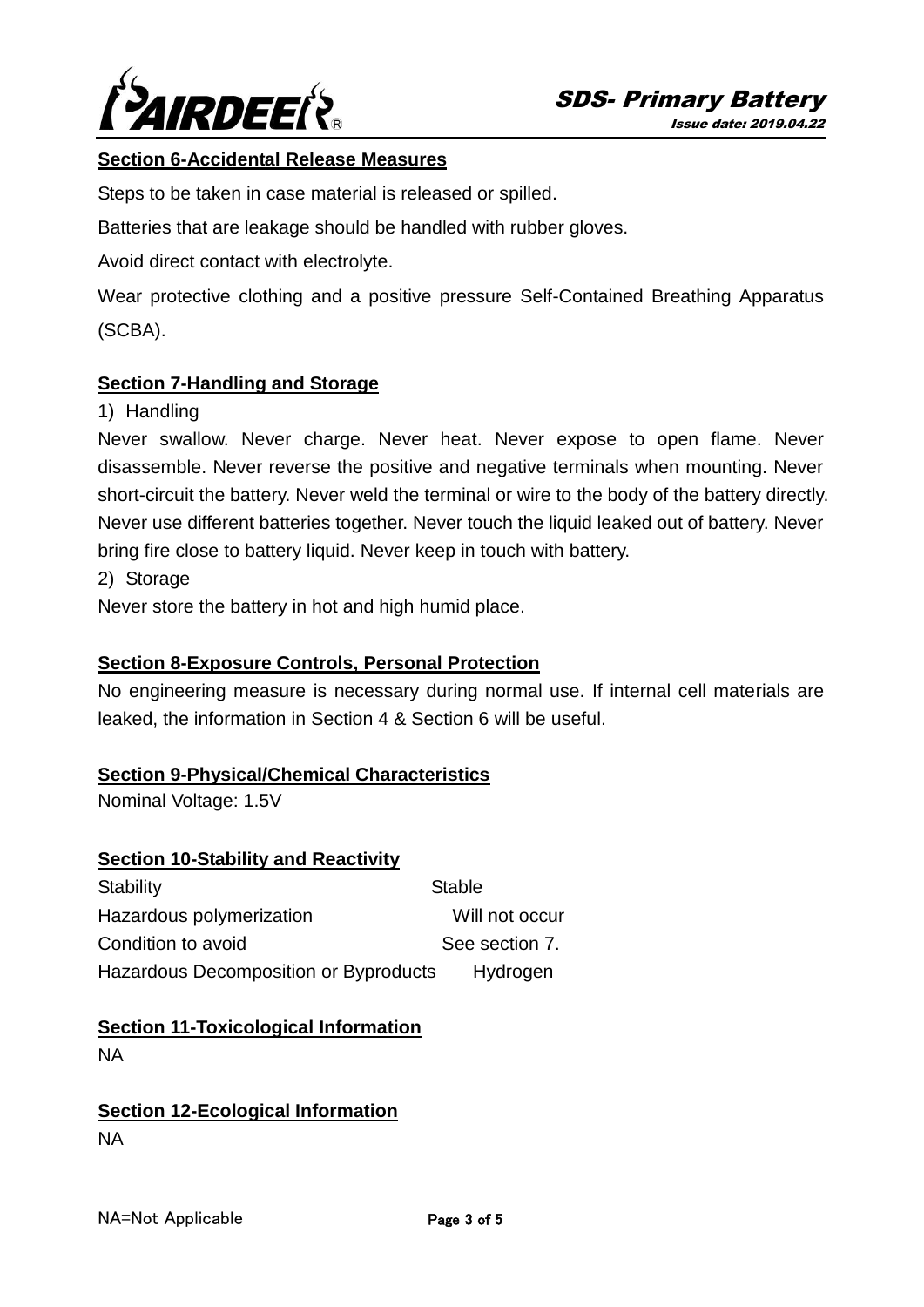

### **Section 13-Disposal condition**

The battery may be regulated by national or local regulation. Please follow the instructions of proper regulation. As electric capacity is left in a discarded battery and it comes into contact with other metals, it could lead to distortion, leakage, overheating, or explosion, so make sure to cover the (+)and (-) terminals with friction tape or some other insulator before disposal.

## **Section 14-Transportation Information**

In general, all batteries in all forms of transportation (ground, air, or ocean) must be packaged in a safe and responsible manner. Regulatory concerns from all agencies for safe packaging require that batteries be packaged in a manner that prevents short circuits and be contained in "strong outer packaging" that prevents spillage of contents. All original packaging for Pairdeer Carbon Zinc batteries has been designed to be compliant with these regulatory concerns.

Carbon Zinc batteries (sometimes referred to as "Dry cell" batteries) are not listed as dangerous goods under the ADR European Agreement Concerning the International Carriage of Dangerous Goods by Road, the IMDG International Maritime Dangerous Goods Code, UN Dangerous Good Regulations, IATA Dangerous Goods Regulations, ICAO Technical Instructions and the U.S. hazardous materials regulations (49 CFR). These batteries are not subject to the dangerous goods regulations provided they meet the requirements contained in the following special provisions.

| <b>Regulatory Body</b> | <b>Special Provisions</b>    |
|------------------------|------------------------------|
| <b>ADR</b>             | Not regulated                |
| <b>IMDG</b>            | Not regulated                |
| UN                     | Not regulated                |
| US DOT                 | 49 CFR 172.102 Provision 130 |
| <b>IATA</b>            | A123                         |
| <b>ICAO</b>            | Not regulated                |

All Pairdeer Carbon Zinc batteries are packed in such a way to prevent short circuits or the generation dangerous quantities of heat and meet the special provisions listed above. In addition, the 2019 IATA (60th edition) Dangerous Goods Regulations and ICAO Technical Instructions require the words "not restricted" and the Special Provision number A123 be provided on the air waybill, when an air waybill is issued.